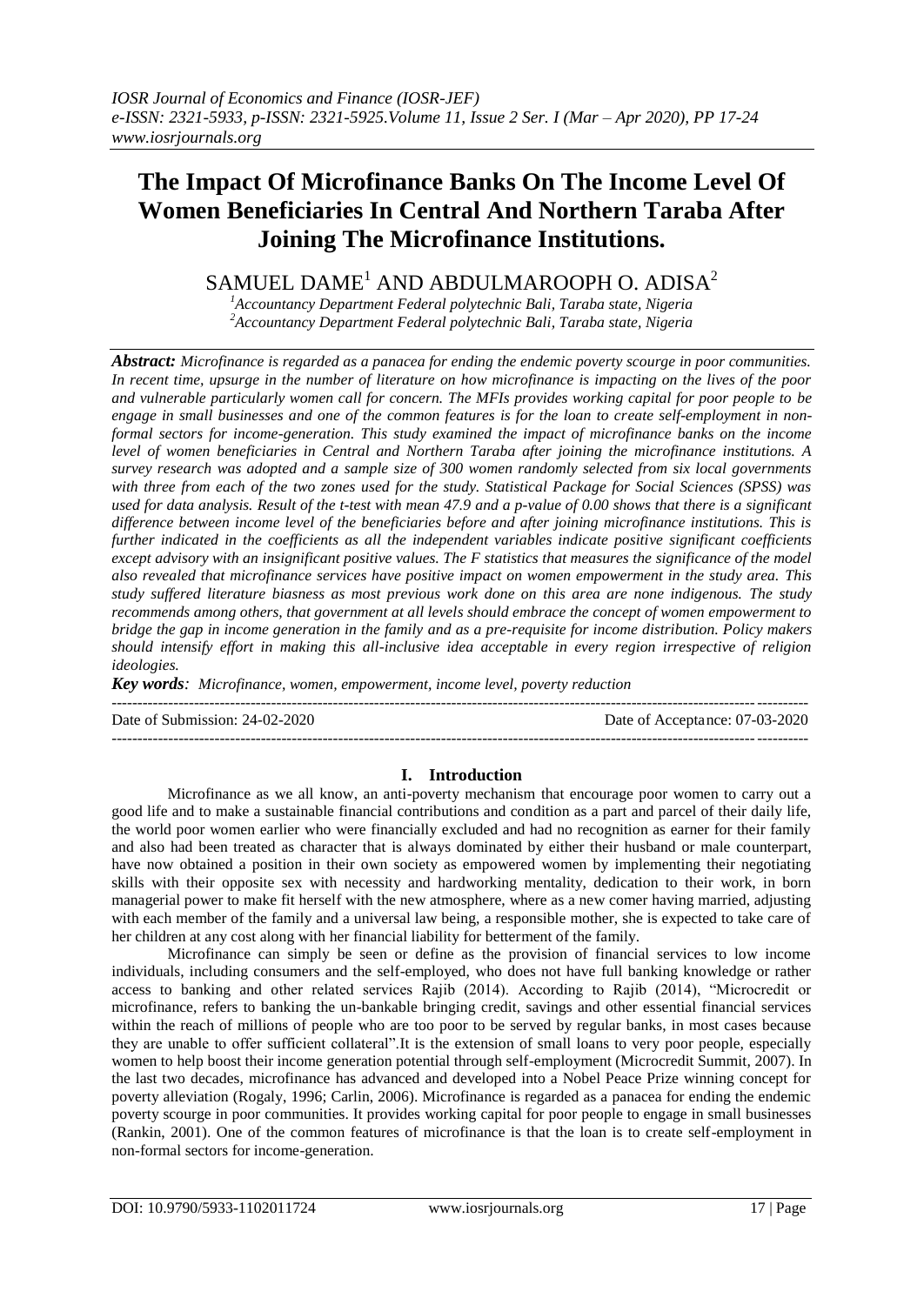The main aim of microfinance is to empower the poor masses in general and women in particular. Women empowerment is now a global challenge since traditionally; women have been marginalized and subjected under the control of men who are seen as the players. About 70 percent of world's poor are women (Khan& Noreen, 2012). Traditionally, women especially those in under-developed countries like Nigeria and the northern states in particular, where Taraba state happen to fall within, have been unable to readily participate in economic activity. This social obstacle does not only impede women's integration in development but also make injustice towards women.

A critical look at Bangladesh revealed that, a modern Muslim dominating country where poor women having some kind of religion restrictions especially in rural areas are much more empowered than women of other developing countries. Women in Bangladesh have gained international reputation for their excellent performance as microfinance beneficiaries in microfinance institutions. For this in 2006 Grameen Bank, a well renowned microfinance institution and its founder Dr. Mohamad Yunus have jointly been awarded Nobel Prize for peace. Some of the largest microfinance institutions of Bangladesh in the world are; BRAC, Grameen Bank, ASA- Provide access to finance to nearly 20 million poor people. With a population 165 million of which 55% are female and a density of 1127 person per square kilometer, Bangladesh is one of the most densely populated countries in the world. Poverty, landlessness, unemployment, malnutrition, rapid population growth and frequent natural disasters are the common endemic problems of the country. Apart from the problems, Bangladesh has some good news to discuss. Nobel Laureate Professor Amartasen (2013) said "Immunization rates in Bangladesh are at 96 percent; Bangladesh comprehensively overtakes India in most human development categories except per capita income; it is clear here that women's agency made a significance difference in Bangladesh." Women got involved in family planning, immunization, health care early; those are helping Bangladesh improve in some social indicators. Though so many research works have already been undertaken or accomplished in microfinance and women empowerment in Nigeria, but the impact of microfinance on women empowerment in Taraba hasn't been much as per researcher's knowledge.

#### **PROBLEM STATEMENT/JUSTIFICATION:**

In view of the fact that Women empowerment is now a global challenge since traditionally; women have been marginalized and subjected under the control of men who are seen as the players, it is eminent for this study to find out the impact of microfinance banks on the income level of the women beneficiaries in central and northern Taraba after joining the microfinance institutions. The study equally highlighted the contributions of empowered women against those still living in traditionally restricting norms. What propelled the researcher in the selection of these two zones (Central and northern) Taraba as a case study is because most of the homes in these areas are mixed with those still harboring this traditional norms and Taraba itself, located in the northern state of Nigeria where traditional restriction of women to certain social services still exist.

#### **OBJECTIVE(S) OF THE STUDY:**

The main objective this study seeks to achieve is;

1. To examine the income level of the beneficiaries before and after joining the microfinance institutions.

#### **SIGNIFICANCE OF THE STUDY**:

The study chiefly focused on the impact of microfinance banks on women empowerment in both Central and northern Taraba. It is hoped that, the study would help the educators, government, industries (Microfinance Banks), the potential beneficiaries who are still living in darkness to overcome this long trend of idleness/suffering where restricted women lives in abject poverty and cannot even carter for themselves at the mercy of their male counterpart/husbands, realize the benefits accruing from this noble scheme thereby increasing good standard of living, increase in economics of scale, translate to increase in Gross Domestic Product (GDP) and expanding the literature.Furthermore, they are now able to distinguish how the microfinance offer financial liberation with multiplier effects on the standard of living, ability to make investment decision and the liberty that accompany formation of capital through financial management. Subsequently, the husbands of the beneficiaries, and the society are now able to understand how women can be supportive in various ways as their income increases, only if they can be giving some social freedom.

#### **RESEARCH QUESTIONS**:

1. Is there any significant increase in the income level of the beneficiaries after joining the microfinance institutions?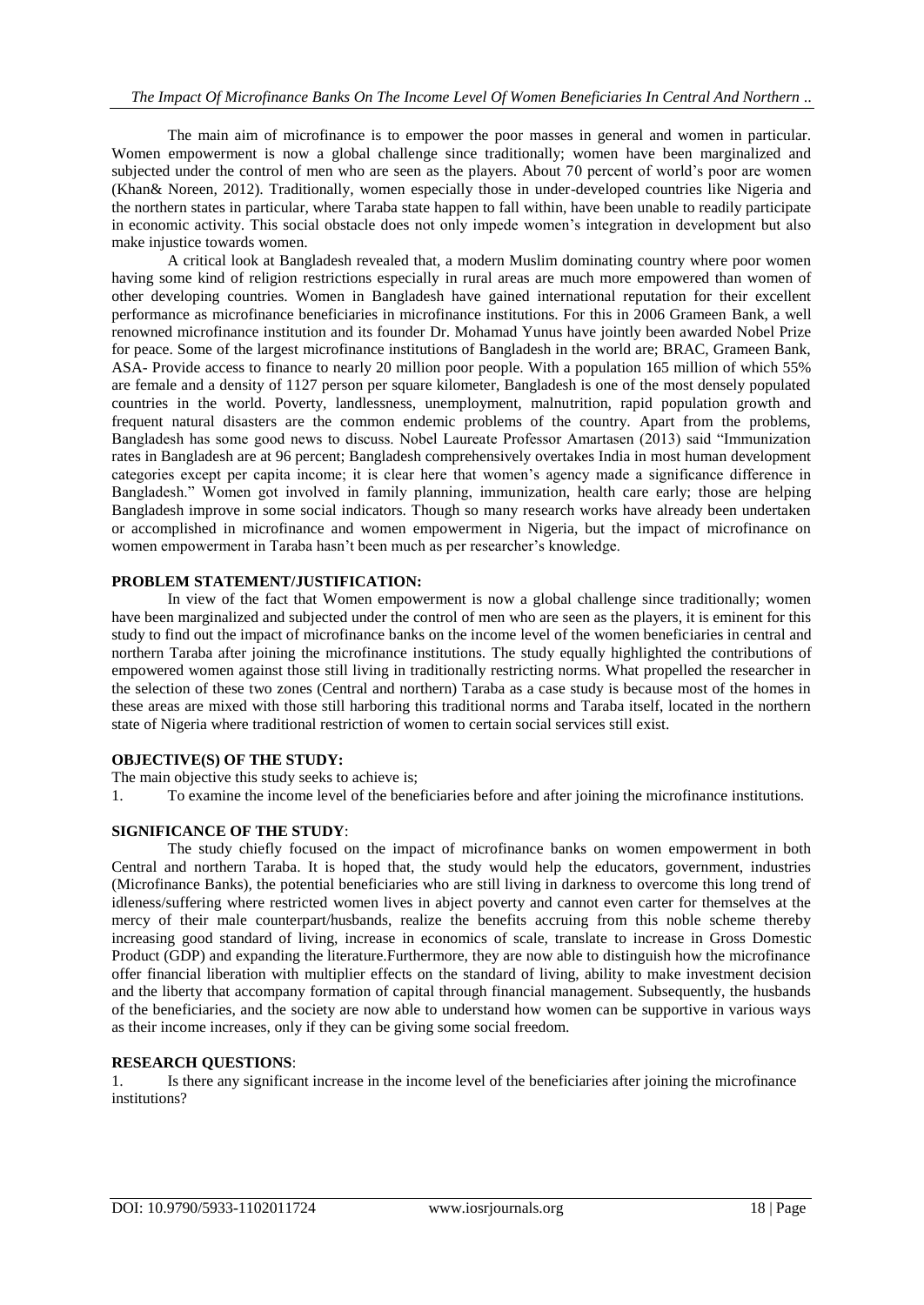#### **RESEARCH HYPOTHESIS**:

In order to achieve the purpose of this study, the following hypotheses were formulated to guide the researcher.

**H1o:** There is no significant difference in the income level of beneficiaries before and after joining microfinance institutions

**H1a:** There is a significant difference in the income level of beneficiaries before and after joining microfinance institutions

#### **SCOPE OF THE STUDY**:

This study is only restricted to the Central and northern parts of Taraba State, which consist of eleven (11) local Government Areas. However, a random sample of three (3) local governments from each of the two zones constituting six local governments was selected for the study.

#### **II. Literature Review**

#### **MICROFINANCE AND INCOME GENERATION**

According to Alhassan and Akudugu (2012), there is a rising number of literature on how microfinance is impacting on the lives of the poor and vulnerable particularly women. The impact of microfinance on empowerment of women is stalled by the fact that they typically do not have control over the credit. This assertion is consistent with the observation made by Goetz and Gupta (1996) that though women may gain access to microfinance, they may not have control on its use because they may abdicate the control of loans or invest such loans in a family enterprise. This is further supported by Johnston and Morduch (2008) and Beck et al., (2009) who noted that much of microfinance is not used for investment as a substantial part of it is used in meeting the consumption needs of borrowers. This according to Makina and Malobola (2004) is particularly the case among the poor who are highly likely to use credit for consumption rather than for investment. Regrettably, most impact assessment studies do not take into consideration the control and utilization of the credit by beneficiaries. For a very long time, microfinance impact assessment studies have always been carry out to ensure continuous funding from donors and not to determine the actual impact on beneficiaries. Most microfinance institutions did not until recently, measure the impact of their work nor establish ways to improve the impact they had on their customers and even if they did measure at all, it was usually donor driven for the purpose of justifying funding (Makina and Malobola, 2004). In some of the empirical literature, impact assessments of microfinance programmes have always been based on the number of borrowers and repayment rates. This is supported by Pitt and Khandker (1996) who noted that most comparative studies of microfinance avoid approximating the poverty impact with the argument that small loans are being offered to the poor and the fact that such loans are being repaid is proof enough that the poor are being empowered through improvement in their incomes since they are able to repay. It is however, not always true that, financial performance can measure change in people's lives as obligated customers according to Cohen and Sebstad (1999) as cited in Makina and Malobola (2004) may repay their loans even when their businesses have failed because of complex social factors. Therefore using such market proxies will not give a true reflection of the impact of microfinance on users (Makina and Malobola, 2004). The impact of microfinance has thus been controversial and unsettled with different arguments advanced by different scholars

#### **CONCEPT OF EMPOWERMENT**

According to Odendaal (2016), sees concept of empowerment as "the process of becoming stronger and more confident, especially in controlling one's life and claiming one right". In other word, empowerment "involves taking responsibility for oneself and once life as well as creating mental and emotional climate in which one can grow and move forward" The notion of empowerment propounded by Moser (1993), directly focus on the individual- with control over resources seen as the central means for redistribution of power. Naila (1994) implies that a "process by which those who have been denied the ability to make strategic life choices acquire such an ability, a feminist approach to power emphasizes transformative potential of power within which enables women to recognize and challenge gender inequality." Generally, empowerment refers to the process of giving them power and status in a particular situation or a greater access to power by underprivileged or vulnerable segments of the population in the society. In its initial judicial meaning (Oxford Dictionary), to empower is to give somebody the power or authority to do something. According to Rowland (1997), empowerment is a process whereby women become able to organize themselves to increase their own selfreliance, to assert their independent right to make choices and to control resources which will assist in challenging and eliminating their own subordination. The UNDP report of 1995 emphasized gender by introducing two new complementary indices. The Gender-related Development index (GDI) and the Gender empowerment measure (GEM). Whereas the GDI employs the indicators that constitute the human Development index to measure the inequalities between men and women in terms of access to basic needs, the GEM evaluates women's access to political and economic post. The UNDP, on the basis of the conceptual framework Amartasen (2013) establishes the following distinction concerning the range of the two indicators: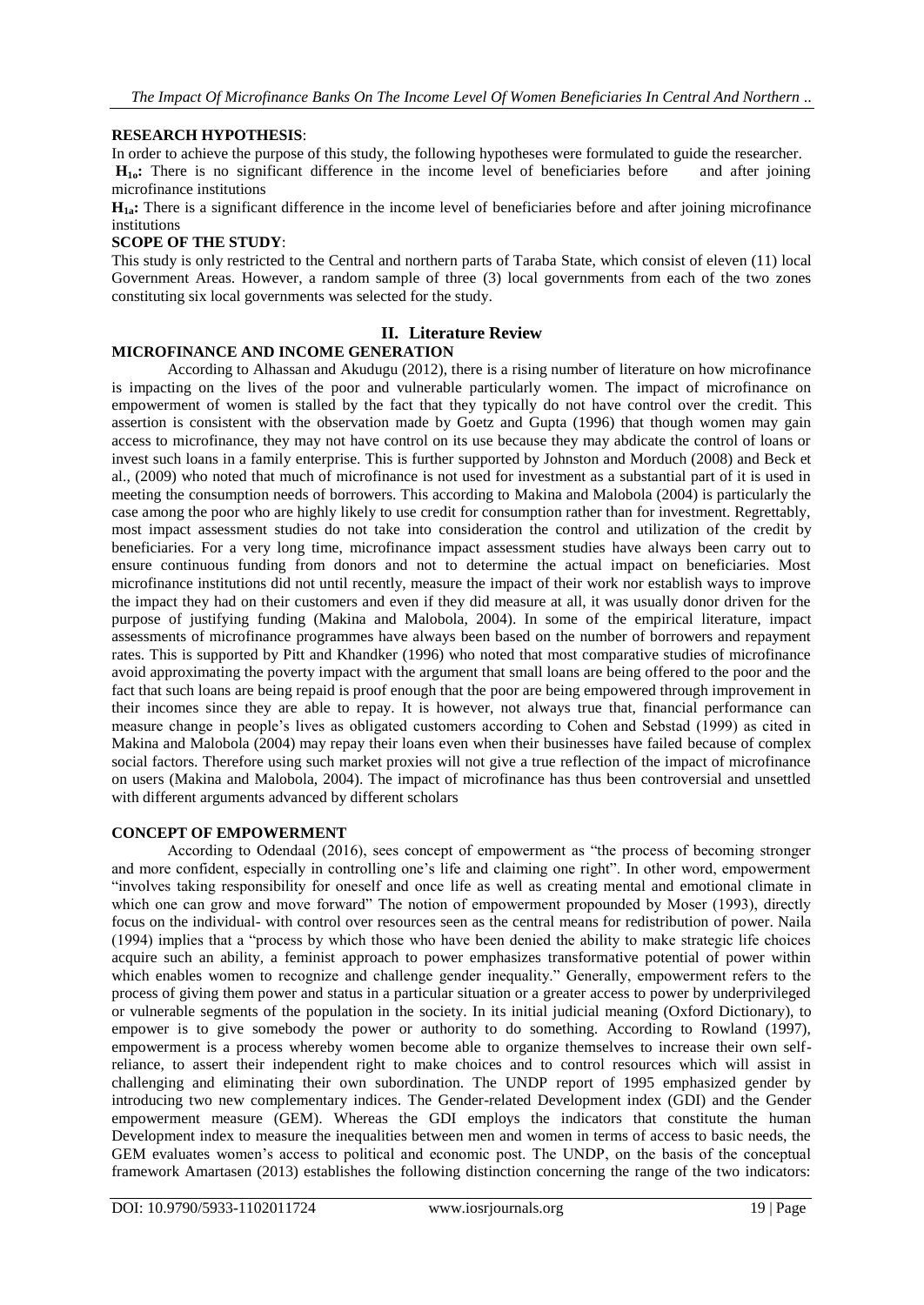"While the GDI focuses on the extension of capabilities, the GEM is concerned with the use of those capabilities to take advantage of the opportunities of life" (Human Development Report of the UNDP, 1995). From the institutional view of Department for International Development (DFID), " Women empowerment is more than simply marginal increase in income- it requires a transformation of power relations… this means that development must take into account, not just or only income level but also relations within households, markets and communities, national and international economics".

#### **WOMEN'S EMPOWERMENT**

This is the process in which women increase and refashion what it is that they can be, do, and achieve in a context that they previously were deprived of. On the other hand, it is the process for women to redefine gender roles that allows for them to obtain the ability to select between known options that have otherwise been restricted from such ability. Several principles have defined women's empowerment such as, for one to be empowered, they must come from a position of disempowerment (Naila, 2005). In addition, one must acquire empowerment themselves rather than have it given to them by an external party. Other studies have found that empowerment definitions involve people having the proficiency to make important decisions in their lives while also being able to act on them (Naila, 2005). Finally, empowerment and disempowerment is relative to other at a previous time; therefore, empowerment is a process, not a product.

Recently, Women empowerment has become an important topic of discussion in [development](https://en.wikipedia.org/wiki/Human_development_(humanity)) and [economics.](https://en.wikipedia.org/wiki/Economics) It can also point to the approaches regarding other trivialized [genders](https://en.wikipedia.org/wiki/Gender) in a particular political or social context.

Women's [economic empowerment](https://en.wikipedia.org/wiki/Economic_empowerment) refers to the aptitude for women to appreciate their right to control and benefit from resources, [assets,](https://en.wikipedia.org/wiki/Asset) [income](https://en.wikipedia.org/wiki/Income) as well as the aptitude to [manage risk](https://en.wikipedia.org/wiki/Risk_management) and improve their economic status and well-being (Thorn, 2012 ).

"Empowering girls and women is powerful. Today, we know it is the key to economic growth, political stability, *and* social transformation (Thorn, 2012). World leaders, experts and scholars alike are giving their voice to this critical endeavour. Consider the following; "when women succeed, nations are more safe, secure and prosperous". Barack Obama, 44th US President. "There is no tool for development more effective than the empowerment of women" (Kofi Annan, 7th UN Secretary General)

"Empowering women is key to building a future we want". (Amartya Sen, Nobel Prize Laureate) in Economics.

# **IMPORTANCE OF WOMEN'S EMPOWERMENT IN THE SOCIETIES**

The entity of a nation, the business units, communities etc., can benefit from the application of programs and policies that adopt the concept of women empowerment. Empowerment of women is inevitably, for the sole development of a society, since it improves both the quality and the quantity of human resources accessible for development. [Empowerment](https://en.wikipedia.org/wiki/Empowerment) is one of the main practical concerns when addressing [human rights](https://en.wikipedia.org/wiki/Human_rights_and_development)  [and development](https://en.wikipedia.org/wiki/Human_rights_and_development) (*Parmar, 2003).* According to Parmar (2003), [the Human Development and Capabilities](https://en.wikipedia.org/wiki/Capability_approach)  [Approach,](https://en.wikipedia.org/wiki/Capability_approach) the [Millennium Development Goals,](https://en.wikipedia.org/wiki/Millennium_Development_Goals) the [Sustainable Development Goals,](https://en.wikipedia.org/wiki/Sustainable_Development_Goals) and other credible approaches/goals point to empowerment and participation as a necessary step if a country such as ours, is to overcome the impediments related with poverty and development. Scholars have identified two forms of empowerment; economic empowerment and political empowerment.

#### **ECONOMIC EMPOWERMENT**

Duflo (2012)arguedthat e*conomi*c empowerment upsurges women's agency, access to government programs, mobility outside the home, economic liberation, and purchasing power. Policy makers are recommended to aid job training to enable entrance in the formal markets. One recommendation is to provide more formal education opportunities for women that would permit for higher bargaining power in the home. They would have extra access to higher wages outside the home and consequently reduces the transaction cost for women to get a job in the market.

Consolidation of women's access to property legacy and land rights is another method used to economically empower women. According to Thorn (2012), this allows them better means of asset accumulation, capital, and [bargaining power](https://en.wikipedia.org/wiki/Bargaining_power) required to solve [gender inequality](https://en.wikipedia.org/wiki/Gender_inequalities) problem. Often, women in developing and underdeveloped nations like Nigeria are legally restricted from their land on the sole basis of gender. Having a right to their land gives women a kind of bargaining power that they wouldn't normally have. This further provides them with more opportunities for economic independence and recognized financial institutions.

### **POLITICAL EMPOWERMENT**

Political empowerment entails creating programmes that would best support gender equality and agency for women in both the public and private sector. Common methods that have been advocated are to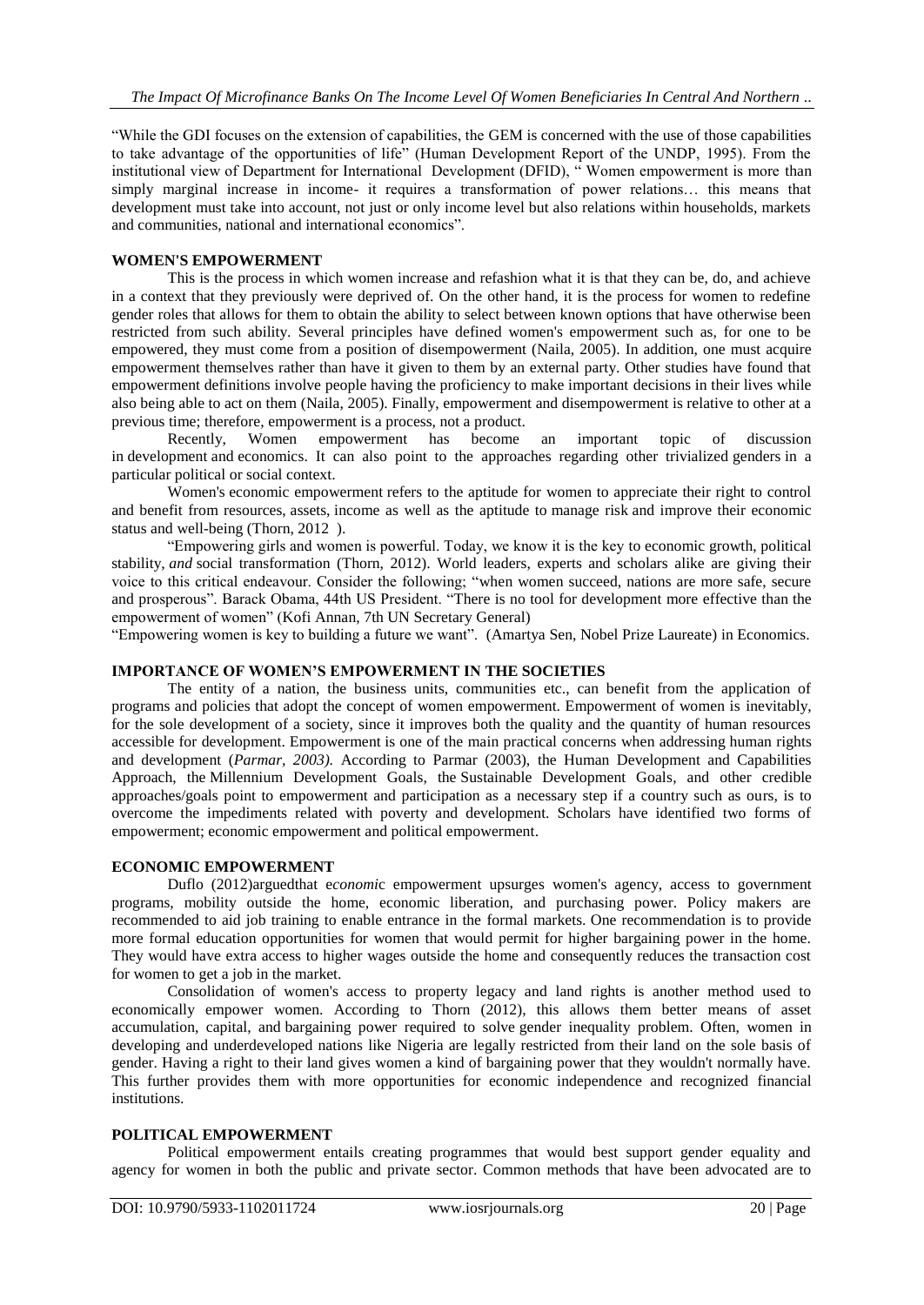create favourable action policies that have a quota for the number of women in policy making and legislative positions. Additionally, recommendations have been to increase women's rights to [vote,](https://en.wikipedia.org/wiki/Vote) to be elected in board membership, voice opinions, and the ability to run for office with an equal chance of being elected. Empirical results from many studies have shown that women inclusion in the board of directors of company's reduces financial recklessness and increases shareholders maximization (Thorn, 2012).

#### **WOMEN AND MICROFINANCE**

Providing credit to poor women has been accepted as a means of economic development (Ackerly, 1995) and an effective means for empowering women (Bartllet, 2004, in kay, 2012). It is believed that providing women with the proper resources, they have the power to help the whole family and entire communities escape poverty. Providing access to finance to entrepreneurial activities, microfinance services can significantly increase women ability and capacity to work independently which reduce their vulnerability to poverty (Wrigley- Asante 2011). Many evaluations of MFIs have shown that microfinance services have a positive impact on women (hashimi, et al., 1996, khandker, 2005, lakwo, 2006). Mahmud (2006) found that credit had significant effect on eight different dimension of women's empowerment. He found that women access to credit was significant determinants of the magnitude of economic contributions reported by women.

Pitt and Khandler (1998) found that program credit has a larger effect on the behavior of poor household when women are the program participants. They also found that the annual household consumption expenditure increase \$0.22 for every additional \$1.22 borrowed by women from credit programs compare with \$0.13 for man. In her study, Ackerly (1995) noted that underpinning most credit intervention in Bangladesh was an implicit model of the empowered woman: empowered, the borrower wisely invests in a successful enterprise, her husband stops beating her, she sends her children to school, she improves the health and nutrition of her family, and she participates in major family decision.

#### **III. Methodology**

#### **Research design**

The research design refers to the overall strategy that you choose to integrate the different components of the study in a coherent and logical manner, thereby, ensuring you will effectively address the research problem (Myers, (2013)). This study made use of survey design as a research method.

# **Sampling Technique**

Jankowicz (2005), refers to sampling techniques as the process of selecting a subset from a larger group of elements or population for the sole intention of making judgment about the characteristics of the target population that the researcher desires to study. This study used simple random sampling to arrive at the sample for the study

#### **Data collection (sources)**

This study adopted primary source of data collection.

#### **Data analysis**

This is the process of developing answers to questions through the examination and interpretation of data. The basic steps in the analytic process consist of identifying issues, determining the availability of suitable data, deciding on which methods are appropriate for answering the questions of interest, applying the methods and evaluating, summarizing and communicating the results Binder and Roberts (2003). The data for this studies was analyzed using statistical package for social sciences (SPSS).

#### **Validity and Reliability**

The concept of validity and reliability cannot be overemphasized in a research process as they answer the question of whether accurate procedures are being followed to find answers to certain questions in the research study. It is the extent to which a measuring instrument sufficiently measures what it means to measure without unintentionally including other factors (Bryman and Bell, 2015). In order to obtain validity, multiple sources of evidence were used in the research process such as theoretical frameworks, data collection tools.

#### **MODEL SPECIFICATION**

$$
y = \alpha + \beta_1 X_1 + \beta_2 X_2 + \beta_3 X_3 + \beta_4 X_4 + e
$$

Where;

 $Y =$  Women empowerment

 $X_1$  = Beneficiaries of Microfinance bank

 $X_2$  = Savings account with a microfinance bank

 $X_3$  = Loan customer of a microfinance bank

 $X_4$  = Received advisory from a microfinance institution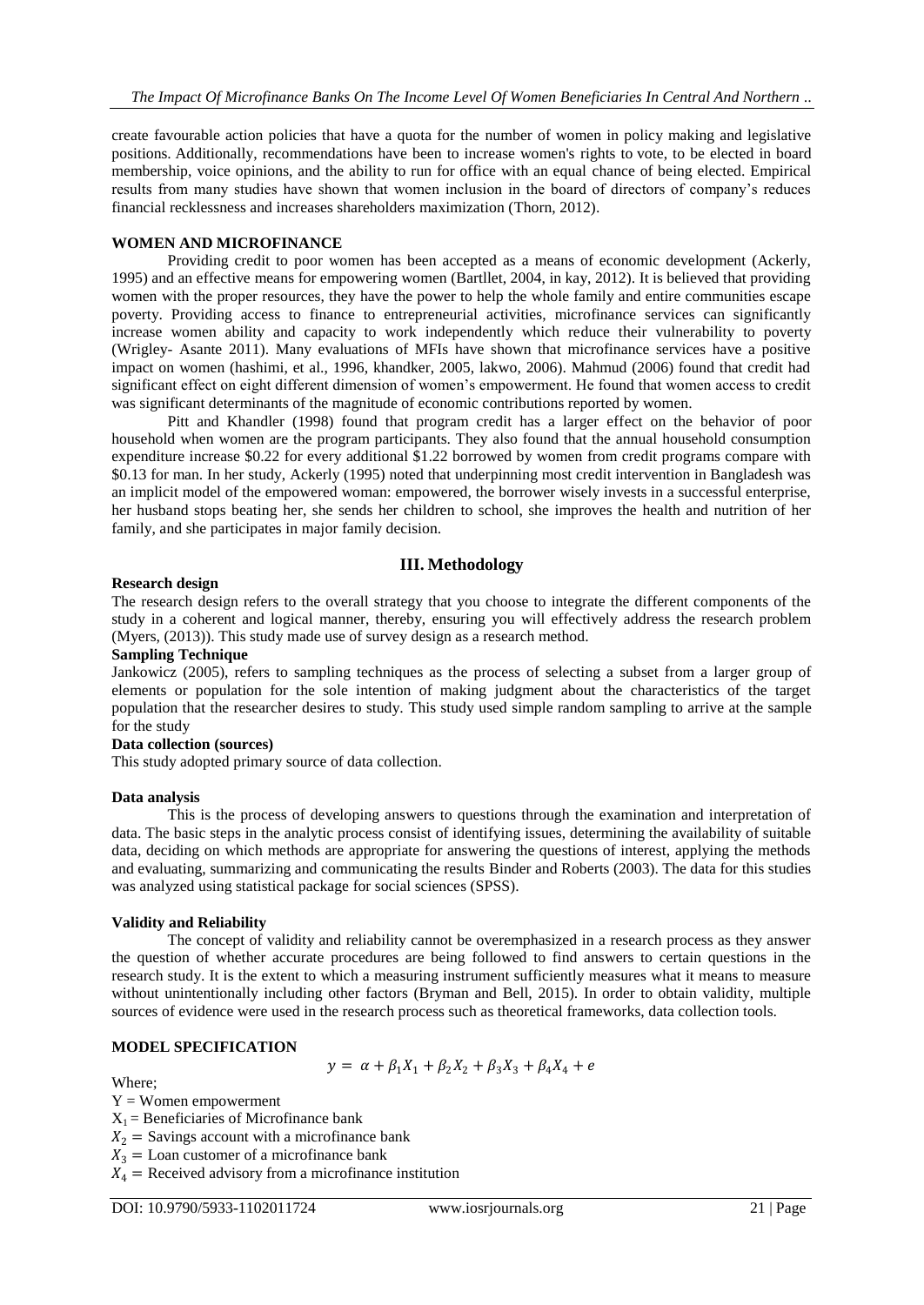#### **QUESTIONNAIRE ADMINISTRATION, DATA ANALYSIS AND INTERPRETATION**

A total of 300 questionnaires were administered to the respondents however, only 276 were recovered and completely filled. This shows a 92% return rate which is deemed an acceptable rate as posited by Fryrear (2015). The demographic data of the respondents was presented in Table 1 which shows that all of the respondents are female. The study is focused on women and therefore, male respondents were ignored. From Table 1, it can be seen that 8.3% of the respondents were between  $20 - 25$  years,  $61.2$ % were between the ages of 26 and 30 years, 22.8% are between the ages of 31 and 35 years while 7.6% were over 35 years. This indicates that the respondents are young and vibrant women. The table also shows that about half (43.8%) of the respondents have ND/NCE while 23.6% have a first degree. This suggests that most of the respondents are educated hence, their opinions can be relied upon. 40.6% of the respondents are single while 59.4% are married. This further confirms that the respondents are young women with marital experiences and understand the context of a woman not being empowered. 38.4% of the respondents have between 1- 5 working years' experience, 39.5% have between 6 – 10 years' experience while 18.5% have over 10 years working experience. This basically shows that the respondents have good working experience to provide reliable information for the study.

| Table 1 Demographic Data of Respondents |                |                  |                |  |  |
|-----------------------------------------|----------------|------------------|----------------|--|--|
|                                         |                | <b>Frequency</b> | Percentage (%) |  |  |
| Sex                                     | Female         | 276              | 100.0          |  |  |
|                                         | Total          | 276              | 100.0          |  |  |
|                                         | 20 - 25 years  | 23               | 8.3            |  |  |
| Age                                     | 26 - 30 years  | 169              | 61.2           |  |  |
|                                         | 31 - 35 years  | 63               | 22.8           |  |  |
|                                         | 36 and above   | 21               | 7.6            |  |  |
|                                         | Total          | 276              | 100.0          |  |  |
|                                         | <b>SSCE</b>    | 65               | 23.6           |  |  |
| <b>Educational Qualification</b>        | ND/NCE         | 121              | 43.8           |  |  |
|                                         | BSc./HND       | 65               | 23.6           |  |  |
|                                         | Others         | 25               | 9.0            |  |  |
|                                         | Total          | 276              | 100.0          |  |  |
|                                         | Single         | 112              | 40.6           |  |  |
| <b>Marital Status</b>                   | Married        | 164              | 59.4           |  |  |
|                                         | Total          | 276              | 100.0          |  |  |
|                                         | None           | 10               | 3.6            |  |  |
| Working Experience                      | $1 - 5$ years  | 106              | 38.4           |  |  |
|                                         | $6 - 10$ years | 109              | 39.5           |  |  |
|                                         | 11 and above   | 51               | 18.5           |  |  |
|                                         | Total          | 276              | 100.0          |  |  |

Source: Field Survey, (2019).

H1o: There is no significant difference in the income level of beneficiaries before and after joining microfinance institutions

 $H_{1a}$ : There is a significant difference in the income level of beneficiaries before and after joining microfinance institutions

T-test was used to determine if there is a significant difference between income level of beneficiaries before and after joining microfinance institutions. Based on the result as displayed in Table 3, the mean is 47.9 with a pvalue of 0.00 hence, the null hypothesis is rejected. It can therefore be concluded that there is a significant difference between income level of the beneficiaries before and after joining microfinance institutions.

| <b>Table 2</b> $T - Test$ |        |     |                 |  |  |  |  |
|---------------------------|--------|-----|-----------------|--|--|--|--|
| <b>T-Test</b>             | Mean   | Df  | $Sig(2-tailed)$ |  |  |  |  |
| Income level              | 47.851 | 275 | 0.00            |  |  |  |  |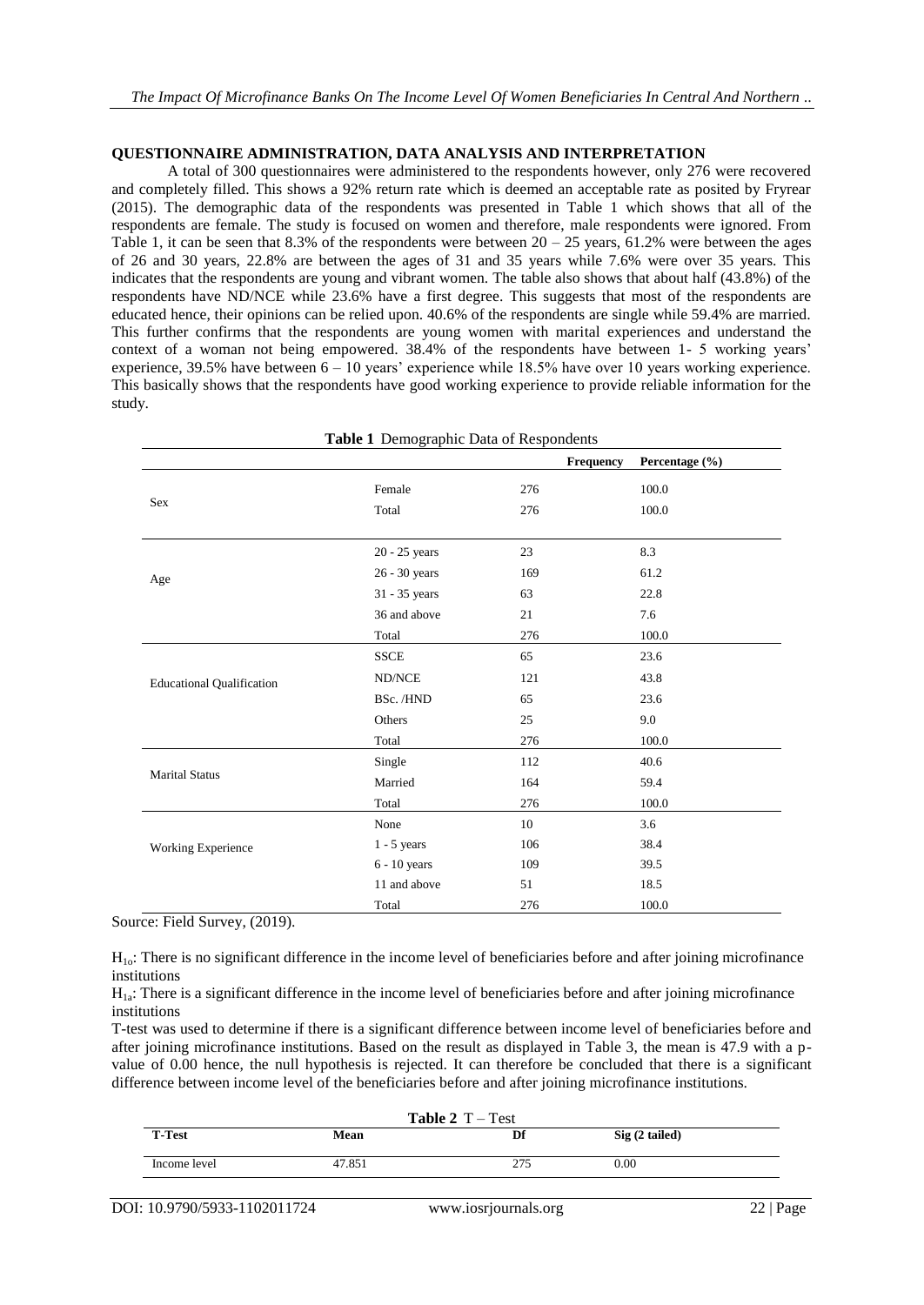| <b>Table 3</b> Impact of Microfinance Services on Women Empowerment |              |                  |         |       |  |  |
|---------------------------------------------------------------------|--------------|------------------|---------|-------|--|--|
| Item                                                                | Coefficient  |                  |         |       |  |  |
| R                                                                   | 0.642        |                  |         |       |  |  |
| R Squared                                                           | 0.413        |                  |         |       |  |  |
| F Statistics (Sig)                                                  | 7.90 (0.000) |                  |         |       |  |  |
| Variable                                                            | Coefficient  | <b>Std Error</b> | t value | sig.  |  |  |
| Constant                                                            | 0.698        | 0.302            | 2.309   | 0.026 |  |  |
| Beneficiary                                                         | 0.315        | 0.122            | 2.587   | 0.013 |  |  |
| Savings account                                                     | 0.168        | 0.072            | 2.337   | 0.024 |  |  |
| Loan                                                                | 0.521        | 0.117            | 4.443   | 0.000 |  |  |
| Advisory                                                            | 0.070        | 0.122            | 0.575   | 0.568 |  |  |

Source: SPSS Output, (2019).

Source: Field Survey, (2019).

### **IV. Discussion Of Findings**

The study examined the impact of microfinance banks on the income level of beneficiaries in the central and northern parts of Taraba. The result suggests that most of the women beneficiaries of microfinance banks are young women with semi-education. It was found that the women were empowered in various aspects of their lives after joining a microfinance bank. They were empowered in terms of contribution to their families' growth, financial independence

T-test was used to determine if there is a significant difference between income level of beneficiaries before and after joining microfinance institutions. Results obtained suggests that the null hypothesis is rejected. This is shown in Table 2, with mean 47.9 and a p-value of 0.00. It therefore, indicate that there is a significant difference between income level of the beneficiaries before and after joining microfinance institutions. The  $R^2$ of the model as shown in Table 3, is 0.413 which suggests that there is a positive relationship between microfinance services and women empowerment. This further indicated in the coefficients as all the independent variables have positive significant coefficients except advisory with an insignificant positive values. The F statistics that measures the significance of the model also revealed that microfinance services have positive impact on women empowerment in the study area. This can be seen as 7.9 with a p value of 0.000 which is less than the alpha level of 0.05 hence, the null hypothesis is rejected and the alternate hypothesis accepted. These findings correlate with Ackerly (1995), Alhassan and Akudugu (2012)

Using inferential statistics, it was found that the income level of women beneficiaries in both Central and Northern Taraba improved after partnering with a microfinance bank. Most importantly, it was found that microfinance services have significant impact on women empowerment in the two zones sampled for study in Taraba state. Women who are beneficiaries, with savings accounts and those who collected loans were empowered by these microfinance services. These findings are similar to those of Ahmed, et al., (2011) and Akhter and Islam (2016).

# **V. Conclusion**

Microfinance has been regarded as a universal remedy for ending the endemic poverty scourge in poor communities. Recently, increase in the number of literature on how microfinance is impacting on the lives of the poor and vulnerable particularly women is disquiet. The MFIs provides working capital for poor people to be engage in small businesses and one of the common features is for the loan to create self-employment in nonformal sectors for income-generation. This study examined the impact of microfinance banks on the income level of women beneficiaries in Central and Northern Taraba after joining the microfinance institutions. A survey research was adopted and a sample size of 300 women randomly selected from six local government from the two zones used for the study. Statistical Package for Social Sciences (SPSS) was used for data analysis. Result of the t-test with mean 47.9 and a p-value of 0.00 shows that there is a significant difference between income level of the beneficiaries before and after joining microfinance institutions. This is further indicated in the coefficients as all the independent variables indicate positive significant coefficients except advisory with an insignificant positive values. The F statistics that measures the significance of the model also revealed that microfinance services have positive impact on women empowerment in the study area. The study provides recommendations among others that; Government at all level should embrace the concept of women empowerment to bridge the gap in income generation in the family and as a pre-requisite for income distribution. While policy makers are to intensify effort in making the concept of women empowerment acceptable in every region irrespective of religion ideologies.

#### **LIMITATIONS OF THE STUDY**

No research ever conducted without its limiting factors. This study suffered literature biasness as most previous work done on this area are none indigenous. Also, movement to the terrain of the various local